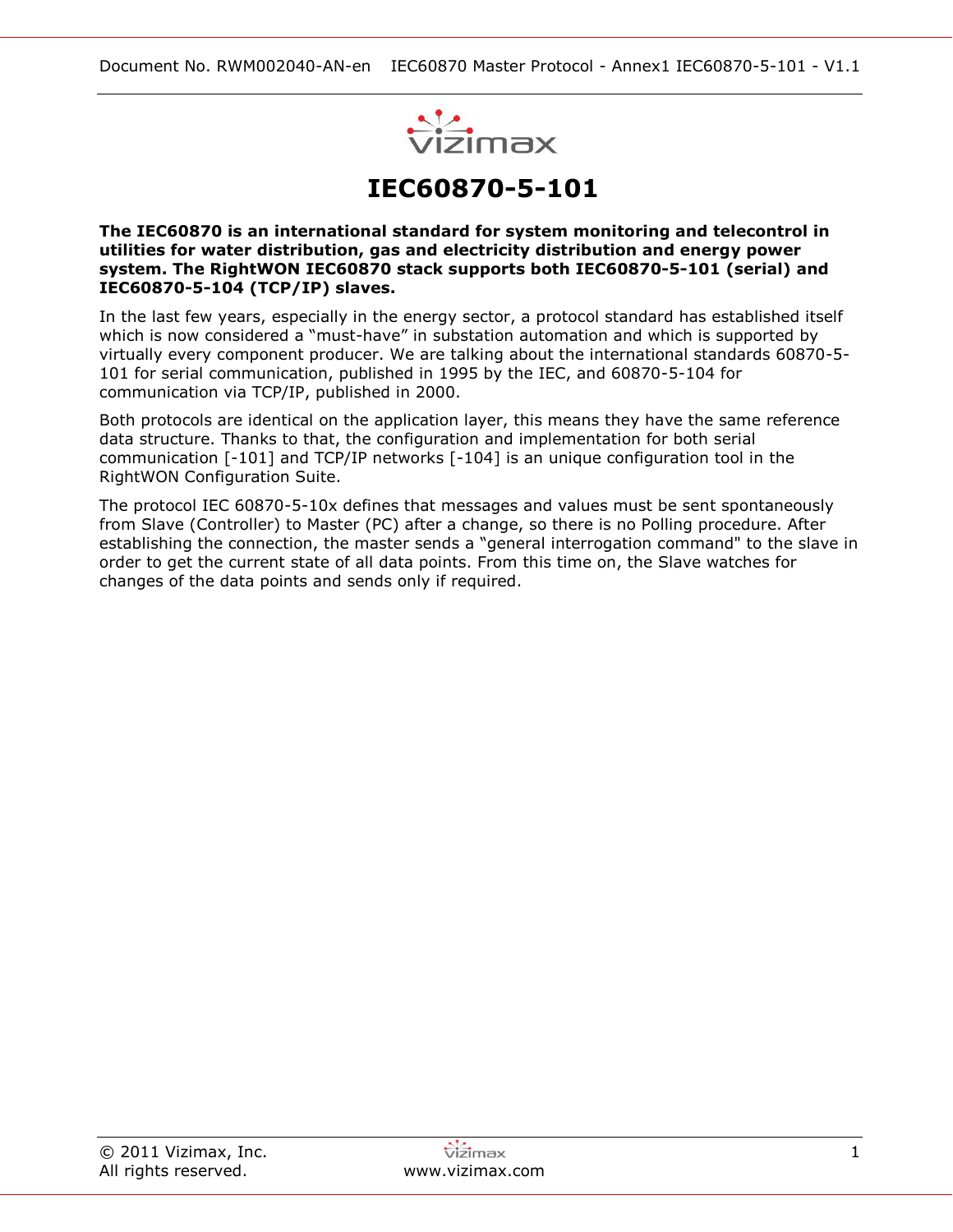

# **Configuration of IEC60870-5-101 in the RightWON Configuration Suite**

The RightWON Configuration Suite provides an integrated configuration tool for the IEC60870-5- 101 master based on the Driver Development Kit. The result is a transparent integration of this additional Fieldbus in the PLC IEC 61131-3 programming environment.

In the serial case, the Suite works as the master in unbalanced communication mode.

IEC60870 Master

- Channel
	- o Session
		- Variables

#### **IEC60870-5-101 master:**

| Property   | <b>Description</b>             |
|------------|--------------------------------|
| Log Traces | Display messages in the output |

#### **Channel:**

| <b>Property</b>                                        | <b>Description</b>                               |
|--------------------------------------------------------|--------------------------------------------------|
| Connection name                                        | Name of the connection                           |
| Mode                                                   | Select serial or Ethernet connection             |
| Address<br>For ETHERNET mode, IP address of the server |                                                  |
|                                                        | For SERIAL mode, description of the serial port: |
|                                                        | "COM1:9600,N,8,1"                                |
| <b>Connection Timeout</b>                              | Link connection Timeout (Default 3s)             |
| Diagnostic                                             | Diagnostic options                               |

#### **Session:**

| <b>Property</b>            | <b>Description</b>                                     |  |
|----------------------------|--------------------------------------------------------|--|
| Session ID                 | Identifier of the session (Number)                     |  |
| Master address             | Master address in this session                         |  |
| Link address               | Outstation address in this session                     |  |
| Keep alive                 | Zero not activated or time in ms (Default deactivated) |  |
| Integrity interval         | Zero for no polling or time in ms (Default 5s)         |  |
| Event interval             | Zero for no polling or time in ms (Default 1s)         |  |
| APDU/Data size             | APDU size (Default 253)                                |  |
| COA size                   | COA size (Default 1 byte)                              |  |
| COT size                   | COT size (Default 1 byte)                              |  |
| IOA size                   | IOA size (Default 1 byte)                              |  |
| Use UTC time base          | Use UTS time for timestamp                             |  |
| <b>OEM Diagnostic mask</b> | Diagnostic options (Refer to OEM documentation)        |  |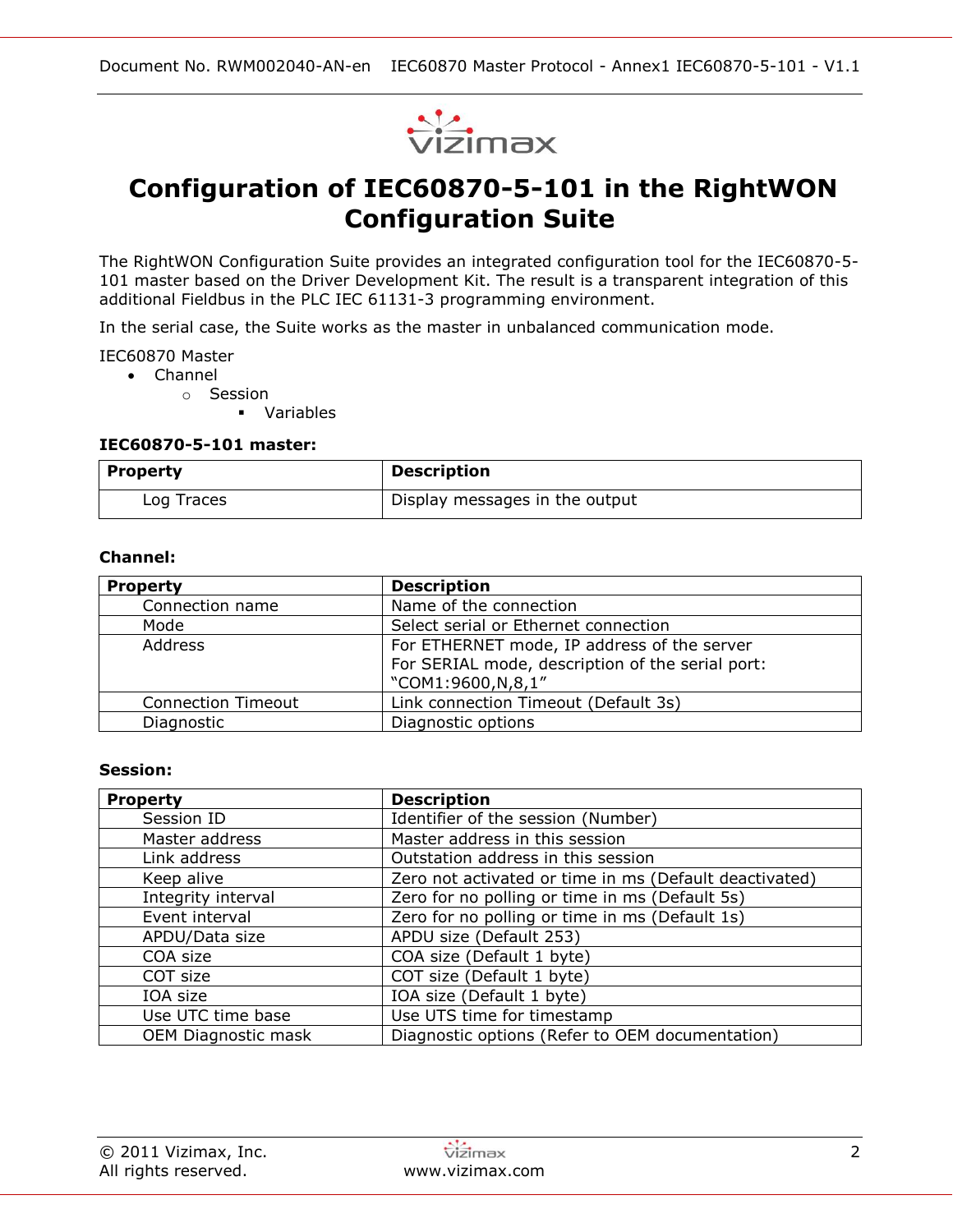| <b>Property</b> | <b>Description</b>            |
|-----------------|-------------------------------|
| Symbol          | Variable name                 |
| Operation       | Read data: Get the data value |
|                 | Error report: 0 if ok         |
| <b>CAOA</b>     | Common address                |
| TID             | Type identifier               |
| <b>IOA</b>      | Object address                |
| <b>Type</b>     | (1) Binary inputs             |
|                 | (3) Double inputs             |
|                 | (10) Binary Output Status     |
|                 | (20) Running Counters         |
|                 | (20) Frozen Counters          |
|                 | (30) Analog inputs            |
|                 | (40) Analog Output Status     |
|                 | (110) String Data             |

### **Variables:**

**Note: Variable status and time stamp are stored in the RightWON database if the option is activated and if the variable has a defined profile. Please refer to the section Variable status bits in the RightWON Configuration Suite online help.**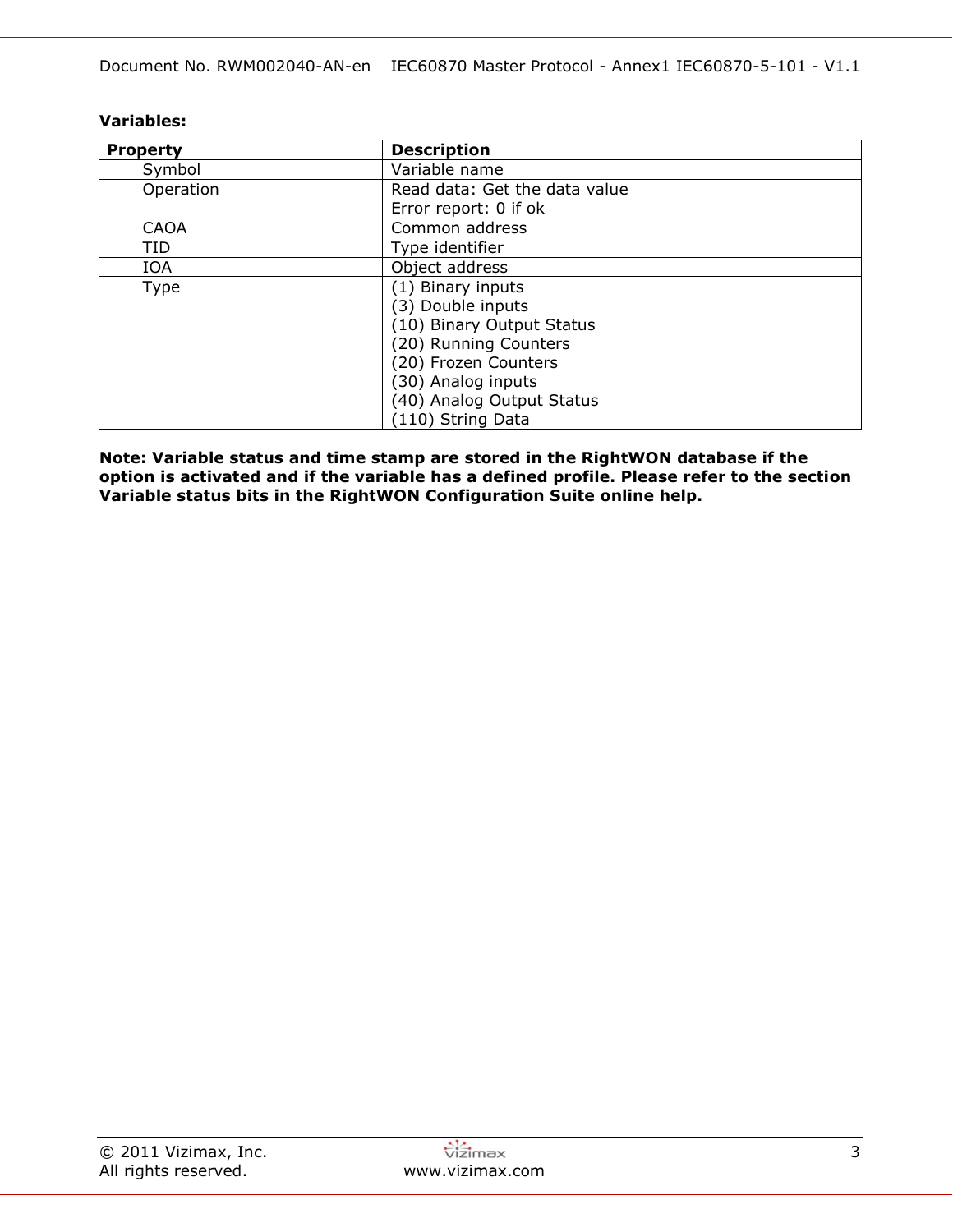

# **Implementation of IEC 60870-5-101 driver in the RightWON Configuration Suite**

According to the configuration, the IEC60870-5-101 driver will establish the connection and open all sessions. The refresh of data can be automatic according to the parameters in the Session.

Additional command are available, these commands are function blocks in the RightWON Configuration Suite with the Session identifier as the first parameters.

#### **Command:**

| <b>Name</b>                     | <b>Description</b>                                                                                                                                                                                            |
|---------------------------------|---------------------------------------------------------------------------------------------------------------------------------------------------------------------------------------------------------------|
| Commands are function<br>blocks | Input parameters:<br>• Send: Send command<br>• Session: Session Identifier<br>• Command: Select, Operate, DirectOperate,<br>DirectOperateNoAck<br>CACOA: point<br>$\bullet$<br>TID<br><b>IOA</b><br>$\bullet$ |
|                                 | Output parameters:<br>Done<br>Status: Integer                                                                                                                                                                 |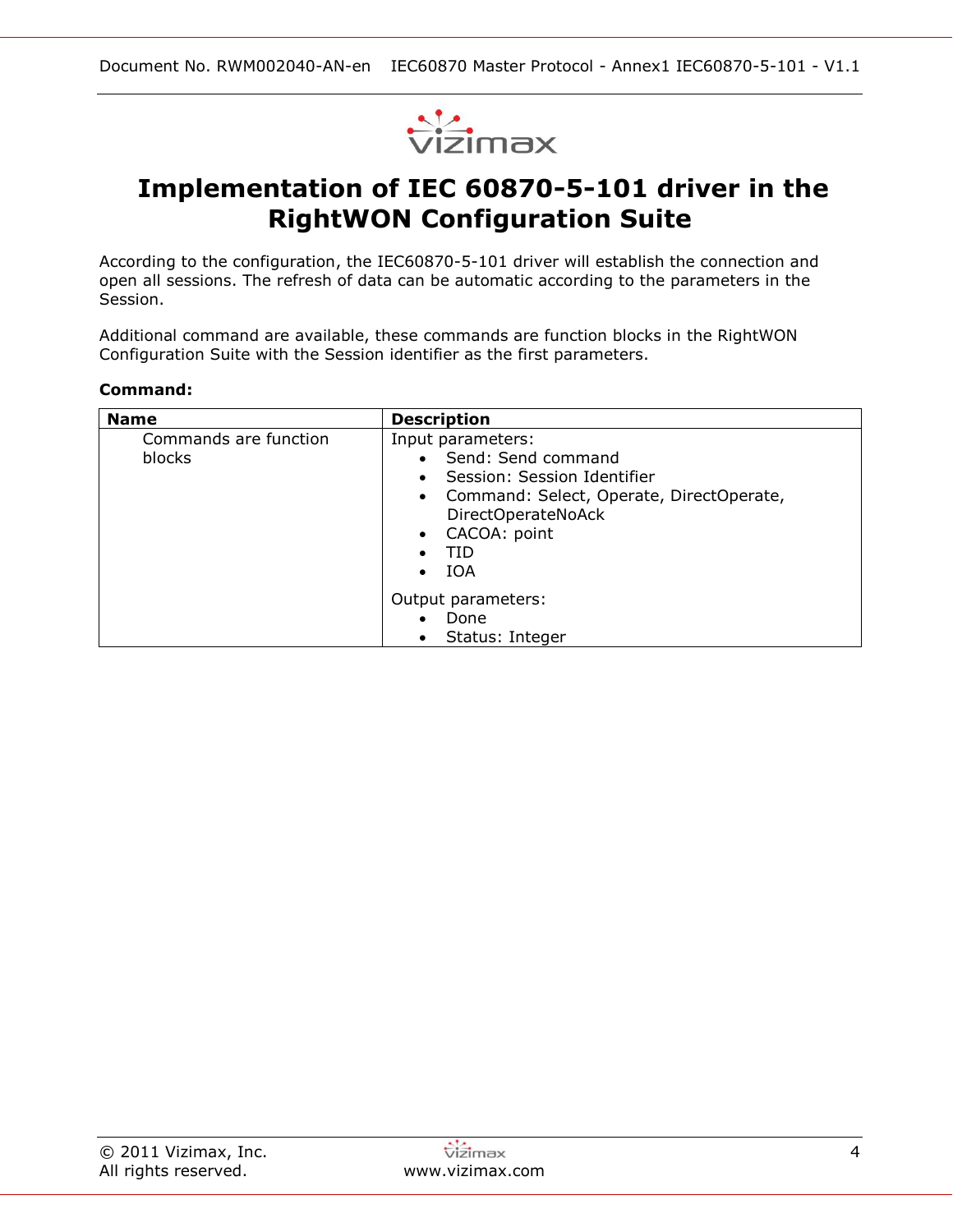

# **Interoperability**

This companion standard presents sets of parameters and alternatives from which subsets must be selected to implement particular telecontrol systems. Certain parameter values, such as the choice of 'structured' or 'unstructured' fields of the information object address of ASDUs represent mutually exclusive alternatives. This means that only one value of the defined parameters is admitted per system. Other parameters, such as the listed set of different process information in command and in monitor direction allow the specification of the complete set or subsets, as appropriate for given applications. This clause summarizes the parameters of the previous clauses to facilitate a suitable selection for a specific application. If a system is composed of equipment stemming from different manufacturers, it is necessary that all partners agree on the selected parameters.

The interoperability list is defined as in IEC60870-5-101 and extended with parameters used in this standard. The text descriptions of parameters which are not applicable to this companion standard are strike-through (corresponding check box is marked black).

**NOTE:** In addition, the full specification of a system may require individual selection of certain parameters for certain parts of the system, such as the individual selection of scaling factors for individually addressable measured values.

The selected parameters should be marked in the white boxes as follows:

- [ ] Function or ASDU is not used
- [X] Function or ASDU is used as standardized (default)
- [R] Function or ASDU is used in reverse mode
- [B] Function or ASDU is used in standard and reverse mode

The possible selection (blank, X, R, or B) is specified for each specific clause or parameter. A black check box indicates that the option cannot be selected in this companion standard.

## **4.1. System or device**

(system-specific parameter, indicate definition of a system or a device by marking one of the following with 'X')

[ ] System definition

[X] Controlling station definition (Master)

[ ]Controlled station definition (Slave)

## **4.2. Network Configuration**

(network-specific parameter, all configurations that are used are to be marked 'X')

| $\vert \int X \vert$ Point-to-point          | $\vert \int X \vert$ Multipoint-partyline    |
|----------------------------------------------|----------------------------------------------|
| $\vert \int X \vert$ Multiple point to point | $\lceil \lceil \cdot \rceil$ Multipoint-star |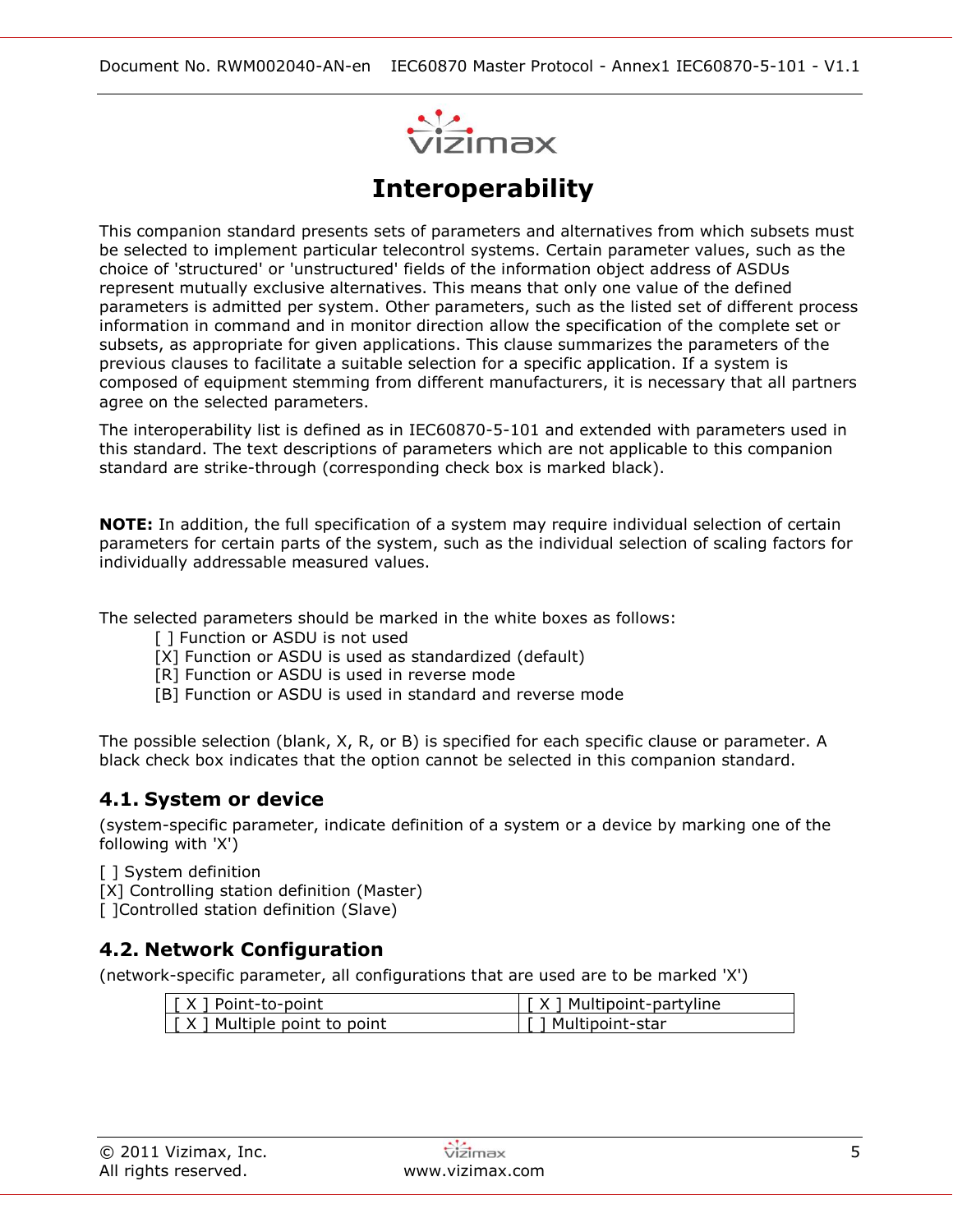Document No. RWM002040-AN-en IEC60870 Master Protocol - Annex1 IEC60870-5-101 - V1.1

# **4.3. Physical Layer**

(network-specific parameter, all interfaces and data rates that are used are to be marked ' X ')

| <b>Unbalanced interchange</b><br><b>Circuit V.24/V.28</b><br><b>Standard</b>                                                                 | <b>Unbalanced interchange</b><br><b>Circuit V.24/V.28</b><br>Recommended if >1 200 bit/s | <b>Balanced interchange</b><br><b>Circuit X.24/X.27</b>                                                           |
|----------------------------------------------------------------------------------------------------------------------------------------------|------------------------------------------------------------------------------------------|-------------------------------------------------------------------------------------------------------------------|
| $\lceil$ X $\rceil$ 100 bit/s<br>$\lceil$ X $\rceil$ 200 bit/s<br>$\lceil$ X ] 300 bit/s<br>$\lceil$ X $\rceil$ 600 bit/s<br>[X ] 1200 bit/s | [X ] 2400 bit/s<br>[ X ] 4800 bit/s<br>$\lceil$ X ] 9600 bit/s                           | 2400 bit/s<br>$\lceil$ 14800 bit/s<br>9600 bit/s<br>[ ] 19200 bit/s<br>38400 bit/s<br>56000 bit/s<br>164000 bit/s |

### **4.3.1. Transmission speed (control direction)**

## **4.3.2. Transmission speed (monitor direction)**

| <b>Unbalanced interchange</b><br><b>Circuit V.24/V.28</b><br><b>Standard</b> | <b>Unbalanced interchange</b><br><b>Circuit V.24/V.28</b><br>Recommended if >1 200 bit/s | <b>Balanced interchange</b><br><b>Circuit X.24/X.27</b> |
|------------------------------------------------------------------------------|------------------------------------------------------------------------------------------|---------------------------------------------------------|
| $\lceil$ X ] 100 bit/s                                                       | $\lceil$ X ] 2400 bit/s                                                                  | $\lceil$ 1 2400 bit/s                                   |
| $\lceil$ X $\rceil$ 200 bit/s                                                | [ X ] 4800 bit/s                                                                         | $\lceil$ 14800 bit/s                                    |
| $\lceil$ X ] 300 bit/s                                                       | $\lceil$ X ] 9600 bit/s                                                                  | [ ] 9600 bit/s                                          |
| $\lceil$ X $\rceil$ 600 bit/s                                                |                                                                                          | [ ] 19200 bit/s                                         |
| $\lceil X \rceil$ 1200 bit/s                                                 |                                                                                          | $\lceil$ 1 38400 bit/s                                  |
|                                                                              |                                                                                          | [ ] 56000 bit/s                                         |
|                                                                              |                                                                                          | [ ] 64000 bit/s                                         |

## **4.4. Link layer**

(network-specific parameter, all options that are used are to be marked 'X'. Specify the maximum frame length. If a non-standard assignment of class 2 messages is implemented for unbalanced transmission, indicate the Type ID and COT of all messages assigned to class 2.)

Frame format FT 1.2, single character 1 and the fixed time out interval are used exclusively in this companion standard.

| Link transmission           | <b>Frame length [octets]</b> | <b>Address field of the link</b> |
|-----------------------------|------------------------------|----------------------------------|
| [] Balanced transmission    | [255] Maximum length L       | [ ] not present                  |
|                             | (number of octets)           | (balanced transmission only)     |
| [X] Unbalanced transmission |                              | [X ] One octet                   |
|                             |                              | [ X ] Two octets                 |
|                             |                              | [X ] Structured                  |
|                             |                              | X ] Unstructured                 |

When using an unbalanced link layer, the following ASDU types are returned in class 2 messages (low priority) with the indicated causes of transmission:

- -

[] The standard assignment of ASDUs to class 2 messages is used as follows:

| <b>Type identification</b>                                                | <b>Cause of transmission</b> |  |
|---------------------------------------------------------------------------|------------------------------|--|
| 9, 11, 13, 21                                                             | $\langle 1 \rangle$          |  |
| [X] A special assignment of ASDUs to class 2 messages is used as follows: |                              |  |
| <b>Type identification</b>                                                | <b>Cause of transmission</b> |  |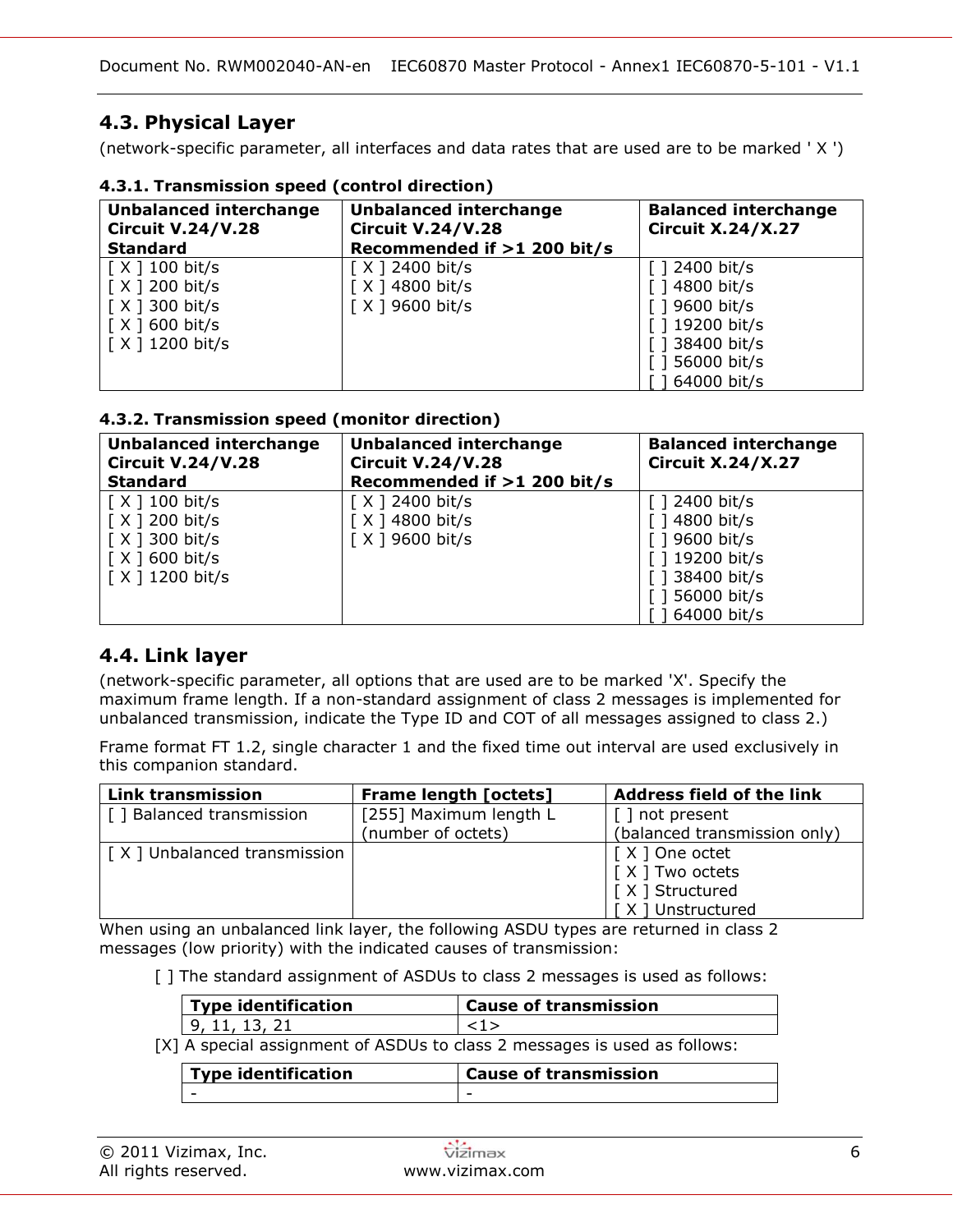**Note**: (In response to a class 2 poll, a controlled station may respond with class 1 data when there is no class 2 data available).

# **4.5. Application Layer**

### **4.5.1. Transmission mode for application data**

Mode 1 (Least significant octet first), as defined in 4.10 of IEC60870-5-4, is used exclusively in this companion standard.

### **4.5.2. Common address of ASDU**

(System-specific parameter, all configurations that are used are to be marked 'X')

| <b>ASDU Adress</b>  |                 |
|---------------------|-----------------|
| One octet<br>v<br>Λ | X.<br>Two octet |

### **4.5.3. Information object address**

(System-specific parameter, all configurations that are used are to be marked 'X')

| <b>ASDU Adress</b> |                  |
|--------------------|------------------|
| Two octets         | X ] Unstructured |
| Free octets        |                  |

### **4.5.4. Cause of transmission**

(system-specific parameter, all configurations that are used are to be marked 'X')

| <b>Cause of transmission</b> |                                                                      |
|------------------------------|----------------------------------------------------------------------|
| [ X ] One octet              | $\vert$ $\vert$ $\times$ $\vert$ Two octet (with originator address) |
|                              | Originator address is set to zero if not used.                       |

### **4.5.5. Length of APDU: 104 only**

(system-specific parameter, all configurations that are used are to be marked 'X') The maximum length of the APDU is 253 (default). The maximum length may be reduced by the system.

[ ] Maximum length of APDU per system

### **4.5.6. Selection of standard ASDUs**

#### *4.5.6.1.* Process information in monitor direction

(station-specific parameter, mark each Type ID 'X' if it is only used in the standard direction, 'R' if only used in the reverse direction, and 'B' if used in both directions).

| <b>Mark</b>  | <b>Parameter</b>                                               | <b>Type</b> |
|--------------|----------------------------------------------------------------|-------------|
| $\lceil$ X ] | $\langle 1 \rangle$ : = Single-point information               | M SP NA 1   |
| [ X ]        | $\langle 2 \rangle$ : = Single-point information with time tag | M SP TA 1   |
| $\lceil$ X ] | $<$ 3>: = Double-point information                             | M DP NA 1   |
| $\lceil$ X ] | $\langle 4 \rangle$ : = Double-point information with time tag | M DP TA 1   |
| $\lceil$ X ] | $5>$ : = Step position information                             | M ST NA 1   |
| [X]          | $<6>$ : = Step position information with time tag              | M_ST_TA_1   |
| $\lceil$ X ] | $\langle 7 \rangle$ : = Bitstring of 32 bit                    | M BO NA 1   |
| [X]          | $<8>$ : = Bitstring of 32 bit with time tag                    | M BO TA 1   |
| [X]          | <9>: = Measured value, normalized value                        | M ME NA 1   |
| [X]          | $<$ 10>: = Measured value, normalized value with time tag      | M_ME_TA_1   |
| $\lceil$ X ] | $\langle 11 \rangle$ : = Measured value, scaled value          | M ME NB 1   |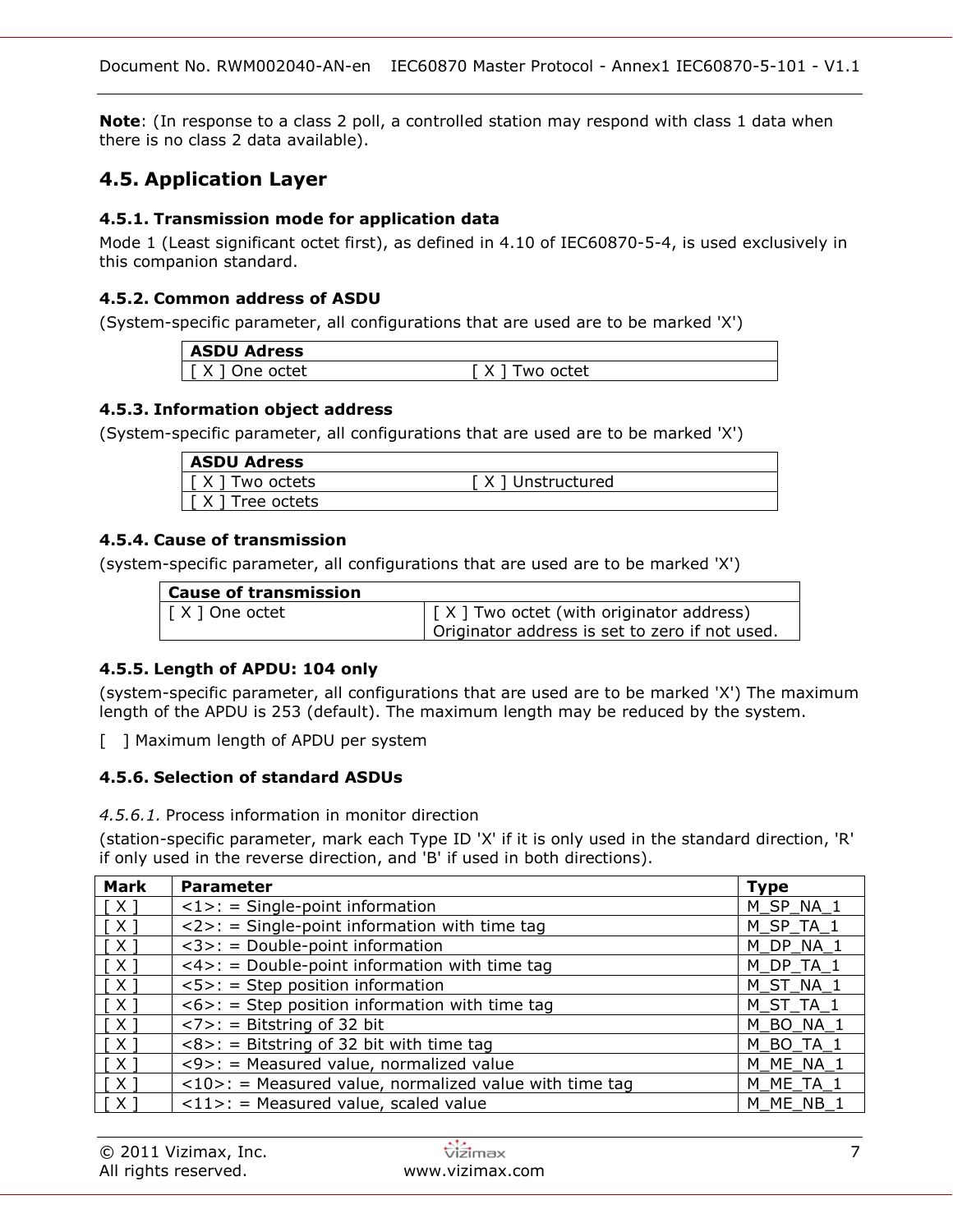#### Document No. RWM002040-AN-en IEC60870 Master Protocol - Annex1 IEC60870-5-101 - V1.1

| ์ X 1                                       | $<$ 12>: = Measured value, scaled value with time tag                                | M ME TB 1      |
|---------------------------------------------|--------------------------------------------------------------------------------------|----------------|
| B <sub>1</sub>                              | $<$ 13>: = Measured value, short floating point value                                | M ME NC 1      |
| B <sub>1</sub>                              | $\langle 14 \rangle$ : = Measured value, short floating point value with time tag    | M ME TC 1      |
| $\vert$ B ]                                 | $<$ 15>: = Integrated totals                                                         | M IT NA 1      |
| $\mathsf{B}$ ]                              | $<16>$ : = Integrated totals with time tag                                           | M IT TA 1      |
| $\sqrt{1}$                                  | $\langle 17 \rangle$ : = Event of protection equipment with time tag                 | M EP TA 1      |
| $\lceil$ $\rceil$                           | $\langle 18 \rangle$ : = Packed start events of protection equipment with time tag   | $M$ EP_TB_1    |
| $\left[\begin{array}{c}1\end{array}\right]$ | $\langle 19 \rangle$ : = Packed output circuit information of protection equipment   | M_EP_TC_1      |
|                                             | with time tag                                                                        |                |
| $\begin{bmatrix} 1 \end{bmatrix}$           | $\langle 20 \rangle$ : = Packed single-point information with status change          | M_SP_NA_1      |
|                                             | detection                                                                            |                |
| $\lceil$ $\rceil$                           | $\langle 21 \rangle$ : = Measured value, normalized value without quality descriptor | M ME ND 1      |
| [X]                                         | <30>: = Single-point information with time tag CP56Time2a                            | M SP TB 1      |
| $\lceil$ X ]                                | <31>: = Double-point information with time tag CP56Time2a                            | $M\_DP\_TB\_1$ |
| $\lceil$ X ]                                | <32>: = Step position information with time tag CP56Time2a                           | M ST TB 1      |
| [X]                                         | <33>: = Bitstring of 32 bit with time tag CP56Time2a                                 | M BO_TB_1      |
| [X]                                         | $\langle 34 \rangle$ : = Measured value, normalized value with time tag              | M ME TD 1      |
|                                             | CP56Time2a                                                                           |                |
| [X]                                         | <35>: = Measured value, scaled value with time tag CP56Time2a                        | M ME_TE_1      |
| [X]                                         | $\langle 36 \rangle$ : = Measured value, short floating point value with time tag    | $M_ME_TF_1$    |
|                                             | CP56Time2a                                                                           |                |
| [X]                                         | <37>: = Integrated totals with time tag CP56Time2a                                   | M IT TB 1      |
| $\sqrt{1}$                                  | <38>: = Event of protection equipment with time tag CP56Time2a                       | M_EP_TD_1      |
| $\left[\begin{array}{c}1\end{array}\right]$ | $<$ 39>: = Packed start events of protection equipment with time tag                 | $M$ EP_TE_1    |
|                                             | CP56Time2a                                                                           |                |
| $\left[\begin{array}{c}1\end{array}\right]$ | <40>:= Packed output circuit information of protection equipment                     | $M$ EP_TF_1    |
|                                             | with time tag CP56Time2a                                                             |                |

Either the ASDUs of the set <2>, <4>, <6>, <6>, <10>, <10>, <12>, <14>, <16>, <17>, <18>,  $<$ 19> or of the set  $<$ 30> -  $<$ 40> are used.

### *4.5.6.2.* Process information in control direction

(station-specific parameter, mark each Type ID 'X' if it is only used in the standard direction, 'R' if only used in the reverse direction, and 'B' if used in both directions).

| <b>Mark</b>         | <b>Parameter</b>                                                       | <b>Type</b> |
|---------------------|------------------------------------------------------------------------|-------------|
| $\lceil$ X ]        | $<45>$ : = Single command                                              | C SC NA 1   |
| $\lceil$ X ]        | $<$ 46>: = Double command                                              | C DC NA 1   |
| $\lceil$ X ]        | $\langle 47 \rangle$ : = Regulating step command                       | C RC NA 1   |
| [X]                 | <48>: = Set point command, normalized value                            | C SE NA 1   |
| $\lceil$ X $\rceil$ | <49>: = Set point command, scaled value                                | C SE_NB_1   |
| $\lceil$ X $\rceil$ | $<50>$ : = Set point command, short floating point value               | C SE NC 1   |
| [ X ]               | $<51>$ : = Bitstring of 32 bit                                         | C BO NA 1   |
| $\lceil X \rceil$   | <58>: = Single command with time tag CP56Time2a                        | C_SC_TA_1   |
| [X]                 | <59>: = Double command with time tag CP56Time2a                        | C DC TA 1   |
| $\lceil$ X ]        | $<60>$ : = Regulating step command with time tag CP56Time2a            | C RC TA 1   |
| [X]                 | $<61>$ : = Set point command, normalized value with time tag           | C SE TA 1   |
|                     | CP56Time2a                                                             |             |
| [X]                 | $<62>$ : = Set point command, scaled value with time tag CP56Time2a    | C SE TB 1   |
| [X]                 | $<63>$ : = Set point command, short floating point value with time tag | C SE TC 1   |
|                     | CP56Time2a                                                             |             |
| $\lceil$ X ]        | <64>:= Bitstring of 32 bit with time tag CP56Time2a                    | C BO TA 1   |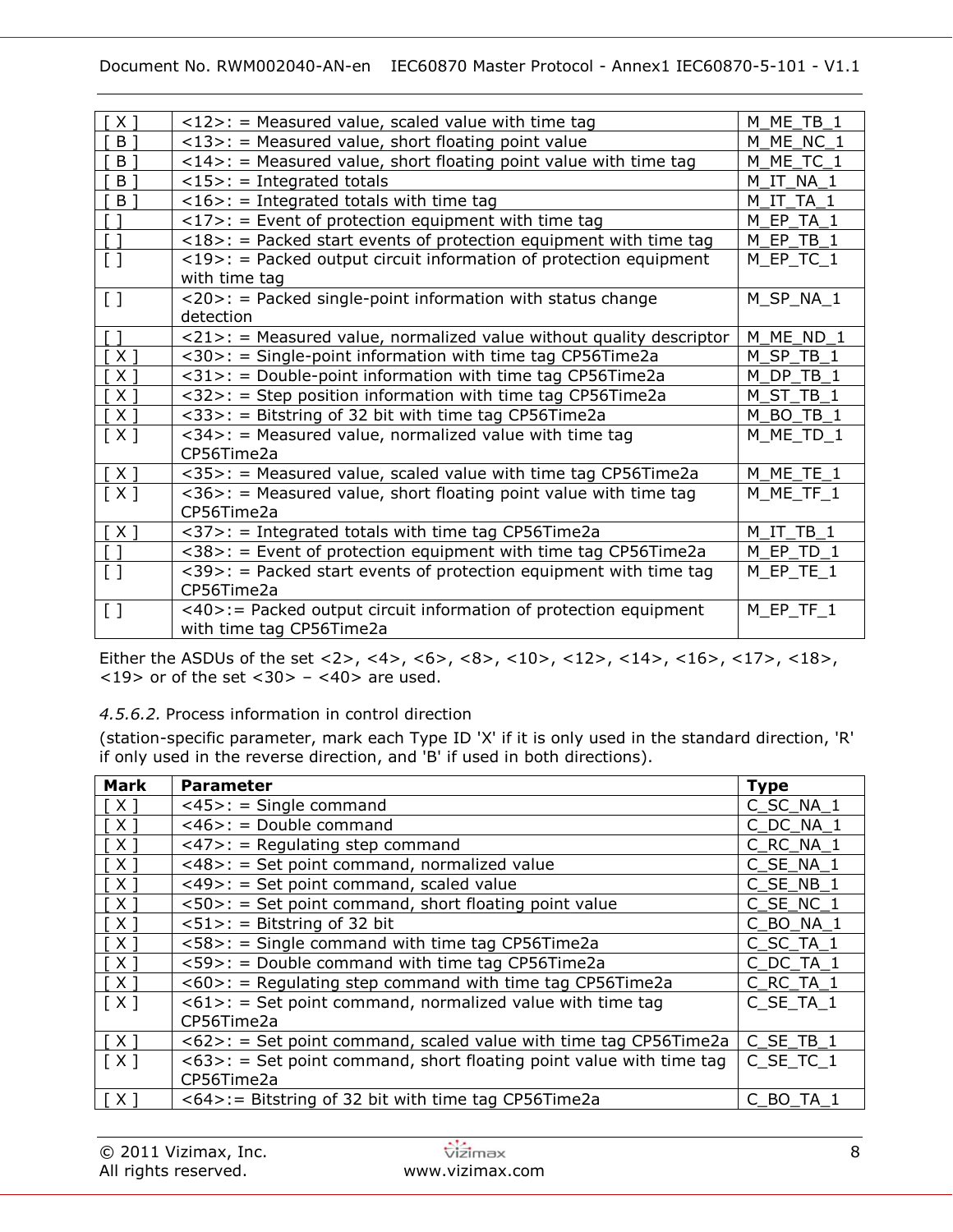Either the ASDUs of the set  $\langle 45 \rangle - \langle 51 \rangle$  or of the set  $\langle 58 \rangle - \langle 64 \rangle$  are used.

# *4.5.6.3.* System information in monitor direction

(station-specific parameter, mark 'X' if used)

| <b>Mark</b> | Parameter                                                                 | wne vo                                 |
|-------------|---------------------------------------------------------------------------|----------------------------------------|
|             | . .<br>.<br>initialization<br>of.<br>$\sim$<br>na<br>_<br>-<br>. <i>.</i> | --<br>NΑ<br>м<br>- -<br>_<br>__<br>___ |

#### *4.5.6.4.* System information in control direction

(station-specific parameter, mark each Type ID 'X' if it is only used in the standard direction, 'R' if only used in the reverse direction, and 'B' if used in both directions).

| <b>Mark</b>    | <b>Parameter</b>                                                | <b>Type</b> |
|----------------|-----------------------------------------------------------------|-------------|
| $\lceil$ X ]   | $<$ 100>: = Interrogation command                               | C_IC_NA_1   |
|                | $<$ 101>: = Counter interrogation command                       | C CI NA 1   |
|                | $<102>$ : = Read command                                        | C_RD_NA_1   |
| $\overline{B}$ | $<$ 103>: = Clock synchronization command                       | C CS NA 1   |
|                | $<$ 104>: = Test command                                        | C TS NA 1   |
|                | $<$ 105>: = Reset process command                               | C RP NA 1   |
|                | $<$ 106>: = Delay acquisition command                           | C_CD_NA_1   |
|                | $\langle 107 \rangle$ : = Test command with time tag CP56Time2a | C TS TA 1   |

#### *4.5.6.5.* Parameter in control direction

(station-specific parameter, mark each Type ID 'X' if it is only used in the standard direction, 'R' if only used in the reverse direction, and 'B' if used in both directions).

| <b>Mark</b> | <b>Parameter</b>                                                                  | Tvpe      |
|-------------|-----------------------------------------------------------------------------------|-----------|
|             | $\langle 110 \rangle$ : = Parameter of measured value, normalized value           | P ME NA 1 |
|             | $\langle 111 \rangle$ : = Parameter of measured value, scaled value               | ME NB 1   |
|             | $\langle 112 \rangle$ : = Parameter of measured value, short floating point value | P ME NC 1 |
|             | $\langle 113 \rangle$ : = Parameter activation                                    | P AC NA 1 |

### *4.5.6.6.* File transfer

(station-specific parameter, mark each Type ID 'X' if it is only used in the standard direction, 'R' if only used in the reverse direction, and 'B' if used in both directions).

| <b>Mark</b>                | <b>Parameter</b>                                              | <b>Type</b> |
|----------------------------|---------------------------------------------------------------|-------------|
| $\cdot$ [ $\overline{ }$ ] | $<120>$ : = File ready                                        | F FR NA 1   |
|                            | $<121>$ : = Section ready                                     | F SR NA 1   |
|                            | <122>: = Call directory, select file, call file, call section | F_SC_NA_1   |
|                            | $\langle 123 \rangle$ : = Last section, last segment          | F LS NA 1   |
|                            | $\langle 124 \rangle$ : = Ack file, ack section               | F AF NA 1   |
|                            | $<$ 125>: = Segment                                           | F_SG_NA_1   |
|                            | $<$ 126>: = Directory                                         | F DR_TA_1   |
|                            | {blank or X, only available in monitor (standard) direction}  |             |

### *4.5.6.7.* Type identifier and Cause of transmission assignments

(station-specific parameters)

Shaded boxes: option not required.

Black boxes: option not permitted in this companion standard

Blank: functions or ASDU not used.

Mark Type Identification/Cause of transmission combinations: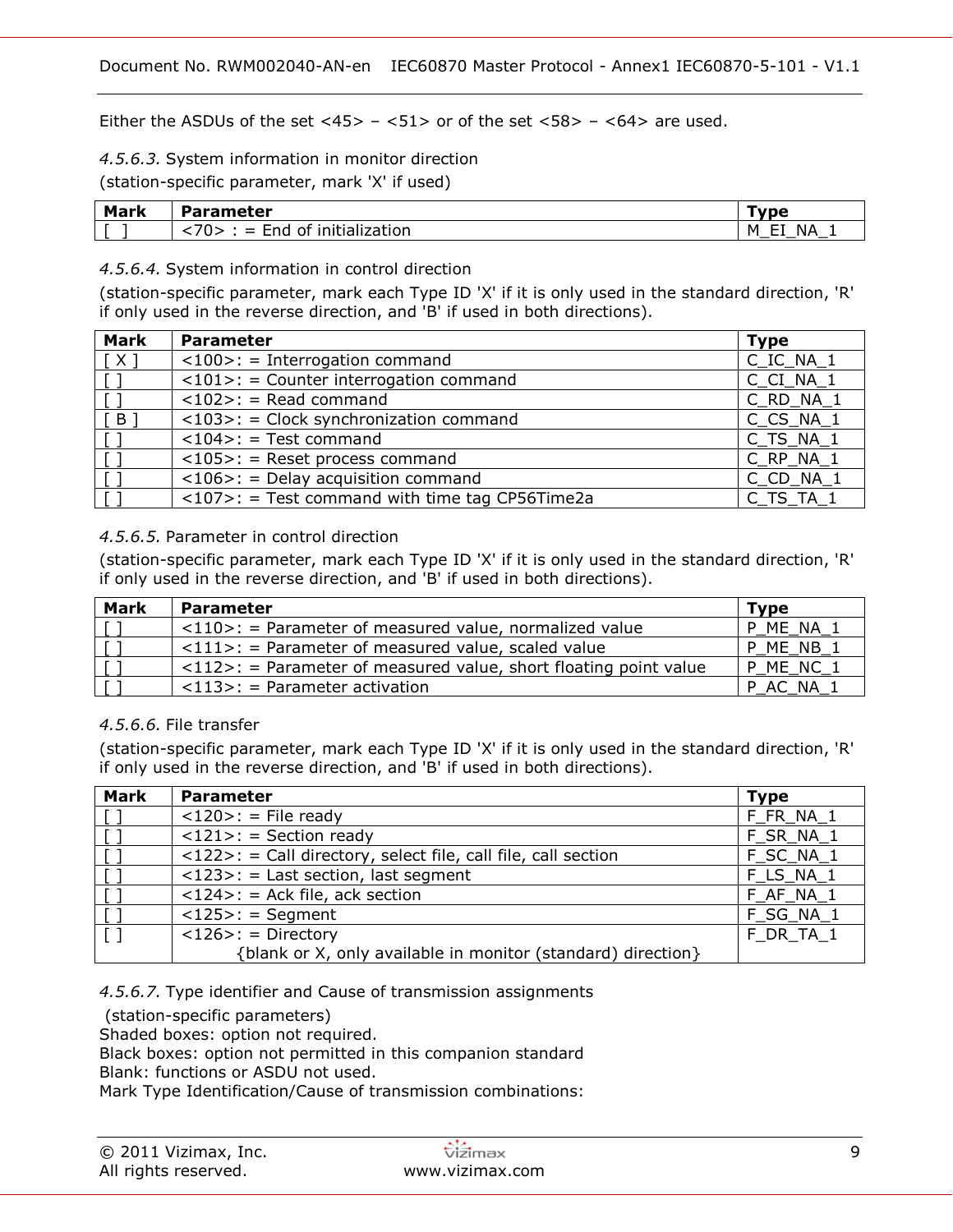'X' if only used in the standard direction; 'R' if only used in the reverse direction; 'B' if used in both directions.

| <b>Type identification</b> | <b>Cause of transmission</b> |              |                         |              |                         |   |   |                         |   |   |  |  |                               |  |                  |  |  |
|----------------------------|------------------------------|--------------|-------------------------|--------------|-------------------------|---|---|-------------------------|---|---|--|--|-------------------------------|--|------------------|--|--|
|                            |                              | $\mathbf{1}$ | $\overline{\mathbf{2}}$ | $\mathbf{3}$ | $\overline{\mathbf{4}}$ | 5 | 6 | $\overline{\mathbf{z}}$ | 8 | 9 |  |  | 10 11 12 13 20 37 44 45 46 47 |  | to   to<br>36 41 |  |  |
| <1>                        | M_SP_NA_1                    |              |                         |              |                         |   |   |                         |   |   |  |  |                               |  |                  |  |  |
| <2>                        | M_SP_TA_1                    |              |                         |              |                         |   |   |                         |   |   |  |  |                               |  |                  |  |  |
| <3>                        | M_DP_NA_1                    |              |                         |              |                         |   |   |                         |   |   |  |  |                               |  |                  |  |  |
| <4>                        | M_DP_TA_1                    |              |                         |              |                         |   |   |                         |   |   |  |  |                               |  |                  |  |  |
| 5>                         | $M_S$ T_NA_1                 |              |                         |              |                         |   |   |                         |   |   |  |  |                               |  |                  |  |  |
| <6>                        | $M_S$ T_TA_1                 |              |                         |              |                         |   |   |                         |   |   |  |  |                               |  |                  |  |  |
| <7>                        | M_BO_NA_1                    |              |                         |              |                         |   |   |                         |   |   |  |  |                               |  |                  |  |  |
| <8>                        | M_BO_TA_1                    |              |                         |              |                         |   |   |                         |   |   |  |  |                               |  |                  |  |  |
| $9$                        | M_ME_NA_1                    |              |                         |              |                         |   |   |                         |   |   |  |  |                               |  |                  |  |  |
| <10>                       | M_ME_TA_1                    |              |                         |              |                         |   |   |                         |   |   |  |  |                               |  |                  |  |  |
| <11>                       | $M_ME_NB_1$                  |              |                         |              |                         |   |   |                         |   |   |  |  |                               |  |                  |  |  |
| <12>                       | $M_ME_TB_1$                  |              |                         |              |                         |   |   |                         |   |   |  |  |                               |  |                  |  |  |
| <13>                       | M_ME_NC_1                    |              |                         |              |                         |   |   |                         |   |   |  |  |                               |  |                  |  |  |
| <14>                       | M_ME_TC_1                    |              |                         |              |                         |   |   |                         |   |   |  |  |                               |  |                  |  |  |
| <15>                       | $M_I$ T_NA_1                 |              |                         |              |                         |   |   |                         |   |   |  |  |                               |  |                  |  |  |
| <16>                       | $M_I$ T $_I$ TA $_1$         |              |                         |              |                         |   |   |                         |   |   |  |  |                               |  |                  |  |  |
| <17>                       | M_EP_TA_1                    |              |                         |              |                         |   |   |                         |   |   |  |  |                               |  |                  |  |  |
| <18>                       | $M$ <sup>EP_TB_1</sup>       |              |                         |              |                         |   |   |                         |   |   |  |  |                               |  |                  |  |  |
| <19>                       | M_EP_TC_1                    |              |                         |              |                         |   |   |                         |   |   |  |  |                               |  |                  |  |  |
| <20>                       | M_PS_NA_1                    |              |                         |              |                         |   |   |                         |   |   |  |  |                               |  |                  |  |  |
| <21>                       | M_ME_ND_1                    |              |                         |              |                         |   |   |                         |   |   |  |  |                               |  |                  |  |  |
| $30$                       | $M$ <sub>_</sub> SP_TB_1     |              |                         |              |                         |   |   |                         |   |   |  |  |                               |  |                  |  |  |
| <31>                       | $M_D$ P_TB_1                 |              |                         |              |                         |   |   |                         |   |   |  |  |                               |  |                  |  |  |
| <32>                       | $M_ST_TB_1$                  |              |                         |              |                         |   |   |                         |   |   |  |  |                               |  |                  |  |  |
| <33>                       | $M_BO_TB_1$                  |              |                         |              |                         |   |   |                         |   |   |  |  |                               |  |                  |  |  |
| <34>                       | M_ME_TD_1                    |              |                         |              |                         |   |   |                         |   |   |  |  |                               |  |                  |  |  |
| $ $ < 35 >                 | M_ME_TE_1                    |              |                         |              |                         |   |   |                         |   |   |  |  |                               |  |                  |  |  |
| < 36 >                     | $M_ME_TF_1$                  |              |                         |              |                         |   |   |                         |   |   |  |  |                               |  |                  |  |  |
| <37>                       | $M_I$ T_TB_1                 |              |                         |              |                         |   |   |                         |   |   |  |  |                               |  |                  |  |  |
| $38>$                      | $M$ EP_TD_1                  |              |                         |              |                         |   |   |                         |   |   |  |  |                               |  |                  |  |  |
| $39>$                      | M_EP_TE_1                    |              |                         |              |                         |   |   |                         |   |   |  |  |                               |  |                  |  |  |
| <40>                       | M_EP_TF_1                    |              |                         |              |                         |   |   |                         |   |   |  |  |                               |  |                  |  |  |
| <45>                       | $C$ _SC_NA_1                 |              |                         |              |                         |   |   |                         |   |   |  |  |                               |  |                  |  |  |
| <46>                       | C_DC_NA_1                    |              |                         |              |                         |   |   |                         |   |   |  |  |                               |  |                  |  |  |
| <47>                       | $C_R C_N A_1$                |              |                         |              |                         |   |   |                         |   |   |  |  |                               |  |                  |  |  |
| <48>                       | $C$ <sub>SE</sub> $NA_1$     |              |                         |              |                         |   |   |                         |   |   |  |  |                               |  |                  |  |  |
| <49>                       | $C$ _SE_NB_1                 |              |                         |              |                         |   |   |                         |   |   |  |  |                               |  |                  |  |  |
| $ $ < 50 >                 | $C$ _SE_NC_1                 |              |                         |              |                         |   |   |                         |   |   |  |  |                               |  |                  |  |  |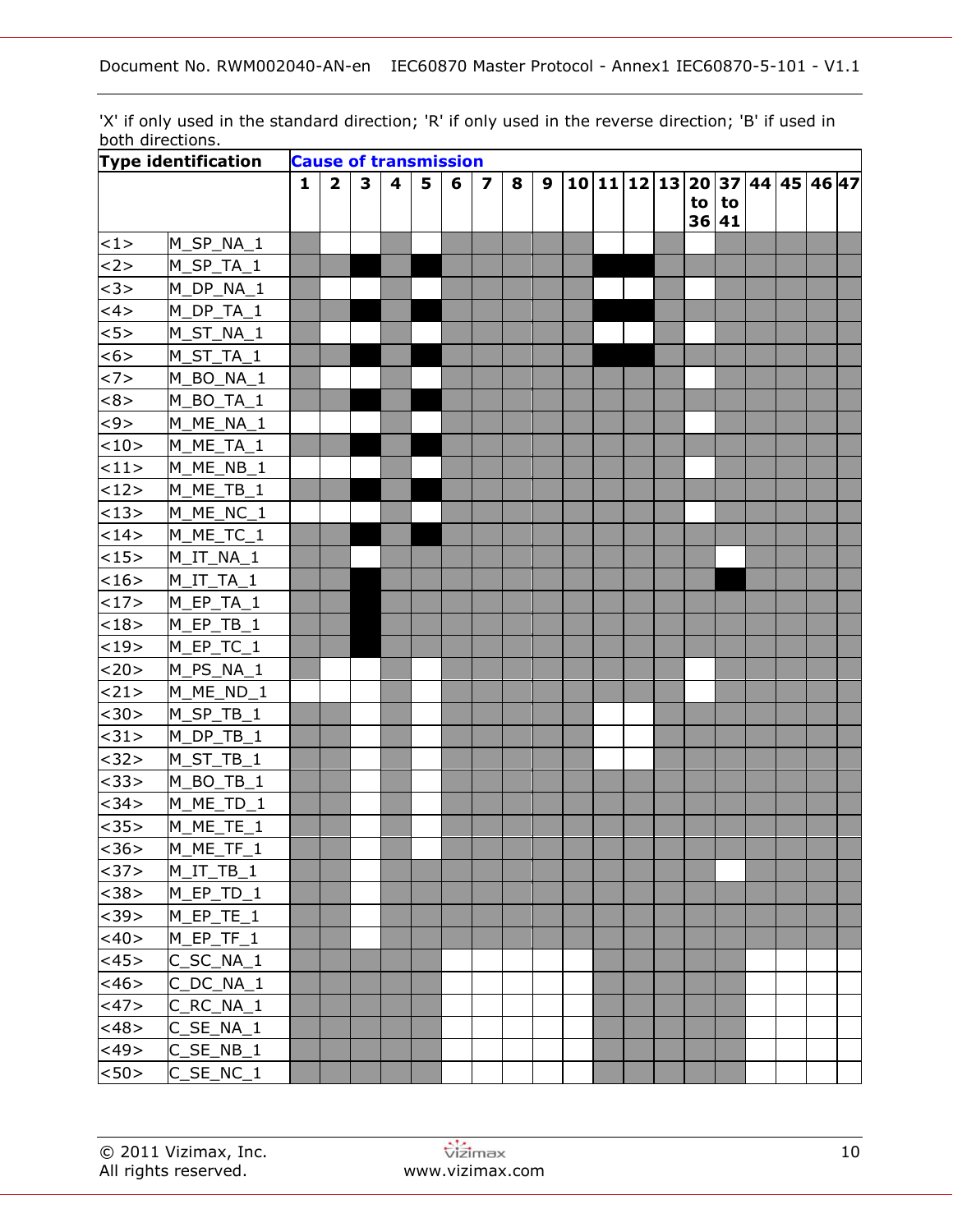|         | Type identification      | <b>Cause of transmission</b> |                         |                         |                         |   |   |                         |   |   |  |  |    |             |  |                               |  |
|---------|--------------------------|------------------------------|-------------------------|-------------------------|-------------------------|---|---|-------------------------|---|---|--|--|----|-------------|--|-------------------------------|--|
|         |                          | 1                            | $\overline{\mathbf{2}}$ | $\overline{\mathbf{3}}$ | $\overline{\mathbf{4}}$ | 5 | 6 | $\overline{\mathbf{z}}$ | 8 | 9 |  |  | to | to<br>36 41 |  | 10 11 12 13 20 37 44 45 46 47 |  |
| < 51 >  | C_BO_NA_1                |                              |                         |                         |                         |   |   |                         |   |   |  |  |    |             |  |                               |  |
| < 58    | $C$ <sub>_</sub> SC_TA_1 |                              |                         |                         |                         |   |   |                         |   |   |  |  |    |             |  |                               |  |
| < 59>   | $C$ <sub>_DC_TA_1</sub>  |                              |                         |                         |                         |   |   |                         |   |   |  |  |    |             |  |                               |  |
| <60>    | C_RC_TA_1                |                              |                         |                         |                         |   |   |                         |   |   |  |  |    |             |  |                               |  |
| < 61 >  | $C$ <sub>_</sub> SE_TA_1 |                              |                         |                         |                         |   |   |                         |   |   |  |  |    |             |  |                               |  |
| <62>    | $C$ <sub>_</sub> SE_TB_1 |                              |                         |                         |                         |   |   |                         |   |   |  |  |    |             |  |                               |  |
| <63>    | $C$ _SE_TC_1             |                              |                         |                         |                         |   |   |                         |   |   |  |  |    |             |  |                               |  |
| < 64 >  | $C$ _BO_TA_1             |                              |                         |                         |                         |   |   |                         |   |   |  |  |    |             |  |                               |  |
| < 70    | M_EI_NA_1*               |                              |                         |                         |                         |   |   |                         |   |   |  |  |    |             |  |                               |  |
| <100>   | C_IC_NA_1                |                              |                         |                         |                         |   |   |                         |   |   |  |  |    |             |  |                               |  |
| <101>   | $C_C$ $N_A$ <sub>1</sub> |                              |                         |                         |                         |   |   |                         |   |   |  |  |    |             |  |                               |  |
| < 102 > | $C_RD_NA_1$              |                              |                         |                         |                         |   |   |                         |   |   |  |  |    |             |  |                               |  |
| <103>   | $ C \; CS \; NA \; 1$    |                              |                         |                         |                         |   |   |                         |   |   |  |  |    |             |  |                               |  |
| < 104 > | C_TS_NA_1                |                              |                         |                         |                         |   |   |                         |   |   |  |  |    |             |  |                               |  |
|         | $<$ 105> C RP NA 1       |                              |                         |                         |                         |   |   |                         |   |   |  |  |    |             |  |                               |  |
|         | $<$ 106> $ C\_CD\_NA_1$  |                              |                         |                         |                         |   |   |                         |   |   |  |  |    |             |  |                               |  |
|         | $<$ 107> $ C_TS_TA_1$    |                              |                         |                         |                         |   |   |                         |   |   |  |  |    |             |  |                               |  |
| <110>   | P_ME_NA_1                |                              |                         |                         |                         |   |   |                         |   |   |  |  |    |             |  |                               |  |
|         | $<$ 111> $ P_ME_NB_1 $   |                              |                         |                         |                         |   |   |                         |   |   |  |  |    |             |  |                               |  |
| <112>   | P ME NC 1                |                              |                         |                         |                         |   |   |                         |   |   |  |  |    |             |  |                               |  |
|         | $ $ <113> $ $ P_AC_NA_1  |                              |                         |                         |                         |   |   |                         |   |   |  |  |    |             |  |                               |  |
|         | <120> F_FR_NA_1          |                              |                         |                         |                         |   |   |                         |   |   |  |  |    |             |  |                               |  |
|         | $<$ 121> $F_S$ R_NA_1    |                              |                         |                         |                         |   |   |                         |   |   |  |  |    |             |  |                               |  |
|         | $<$ 122> F_SC_NA_1       |                              |                         |                         |                         |   |   |                         |   |   |  |  |    |             |  |                               |  |
|         | $<$ 123>  F_LS_NA_1      |                              |                         |                         |                         |   |   |                         |   |   |  |  |    |             |  |                               |  |
|         | $<$ 124> $ F_AF_NA_1 $   |                              |                         |                         |                         |   |   |                         |   |   |  |  |    |             |  |                               |  |
|         | <125> F_SG_NA_1          |                              |                         |                         |                         |   |   |                         |   |   |  |  |    |             |  |                               |  |
|         | $ $ <126> F_DR_TA_1*     |                              |                         |                         |                         |   |   |                         |   |   |  |  |    |             |  |                               |  |

\* Blank or X only

<span id="page-10-0"></span>

| <b>COT</b>                                | <b>Cause of Transmission</b> |          |
|-------------------------------------------|------------------------------|----------|
| < 0                                       | not used                     |          |
| $ $ < 1 >                                 | periodic, cyclic             | per/cyc  |
| $\langle 2 \rangle$                       | background scan              | back     |
| $\overline{\left\langle 3 \right\rangle}$ | spontaneous                  | spont    |
| $\langle 4 \rangle$                       | initialized                  | linit    |
| 5                                         | request or requested         | reg      |
| $\overline{56}$                           | activation                   | lact     |
| <7>                                       | activation confirmation      | actcon   |
| <8>                                       | deactivation                 | deacts   |
| $\overline{5}$                            | deactivation confirmation    | deactcon |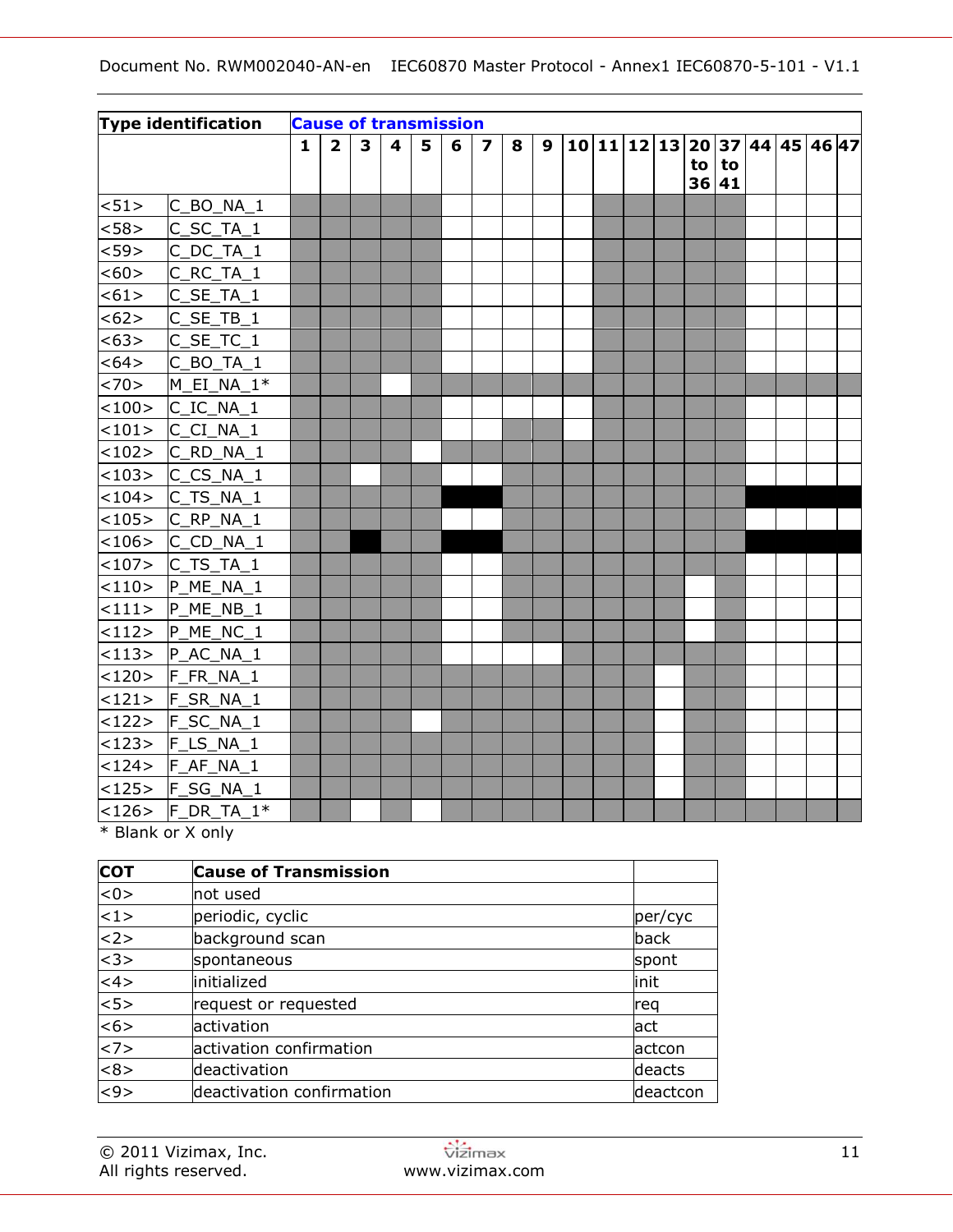| <10>          | activation termination                               | actterm  |
|---------------|------------------------------------------------------|----------|
| <11>          | return information caused by a remote command        | lretrem  |
| 12>           | return information caused by a local command         | retloc   |
| $ $ < 13 >    | file transfer                                        | file     |
| $ $ < 1419 >  | reserved                                             |          |
| <20>          | interrogated by station interrogation                | linrogen |
| 22136>        | interrogated by interrogation of the group 116       |          |
| <37>          | requested by general counter request                 | regcogen |
| $ <$ 3841>    | requested by counter interrogation of the group 1  4 |          |
| $<$ 42, 43>   | reserved                                             |          |
| <44>          | unknown type identification                          |          |
| <45>          | unknown cause of transmission                        |          |
| <46>          | unknown common address of ASDU                       |          |
| <47>          | unknown information object address                   |          |
| $ <$ 48, 63 > | for special use (private range)                      |          |
|               |                                                      |          |

## **4.6. Basic application functions**

### **4.6.1. Station initialization**

(station-specific parameter, mark 'X' if function is used)

[ ] Remote initialization

### **4.6.2. Cyclic data transmission**

(station-specific parameter, mark 'X' if function is only used in the standard direction, 'R' if only used in the reverse direction, and 'B' if used in both directions)

[X] Cyclic data transmission

### **4.6.3. Read procedure**

(station-specific parameter, mark 'X' if function is only used in the standard direction, 'R' if only used in the reverse direction, and 'B' if used in both directions)

[ ] Read procedure

### **4.6.4. Spontaneous transmission**

(station-specific parameter, mark 'X' if function is only used in the standard direction, 'R' if only used in the reverse direction, and 'B' if used in both directions)

[X] Spontaneous transmission

#### **4.6.5. Double transmission of information objects with cause of transmission spontaneous**

(station-specific parameter, mark each information type 'X' where both a Type ID without time and corresponding Type ID with time are issued in response to a single spontaneous change of a monitored object)

The following type identifications may be transmitted in succession caused by a single status change of an information object. The particular information object addresses for which double transmission is enabled are defined in a project-specific list.

[] Single-point information M\_SP\_NA\_1, M\_SP\_TA\_1, M\_SP\_TB\_1 and M\_PS\_NA\_1

| $©$ 2011 Vizimax, Inc. | vizimax         |  |
|------------------------|-----------------|--|
| All rights reserved.   | www.vizimax.com |  |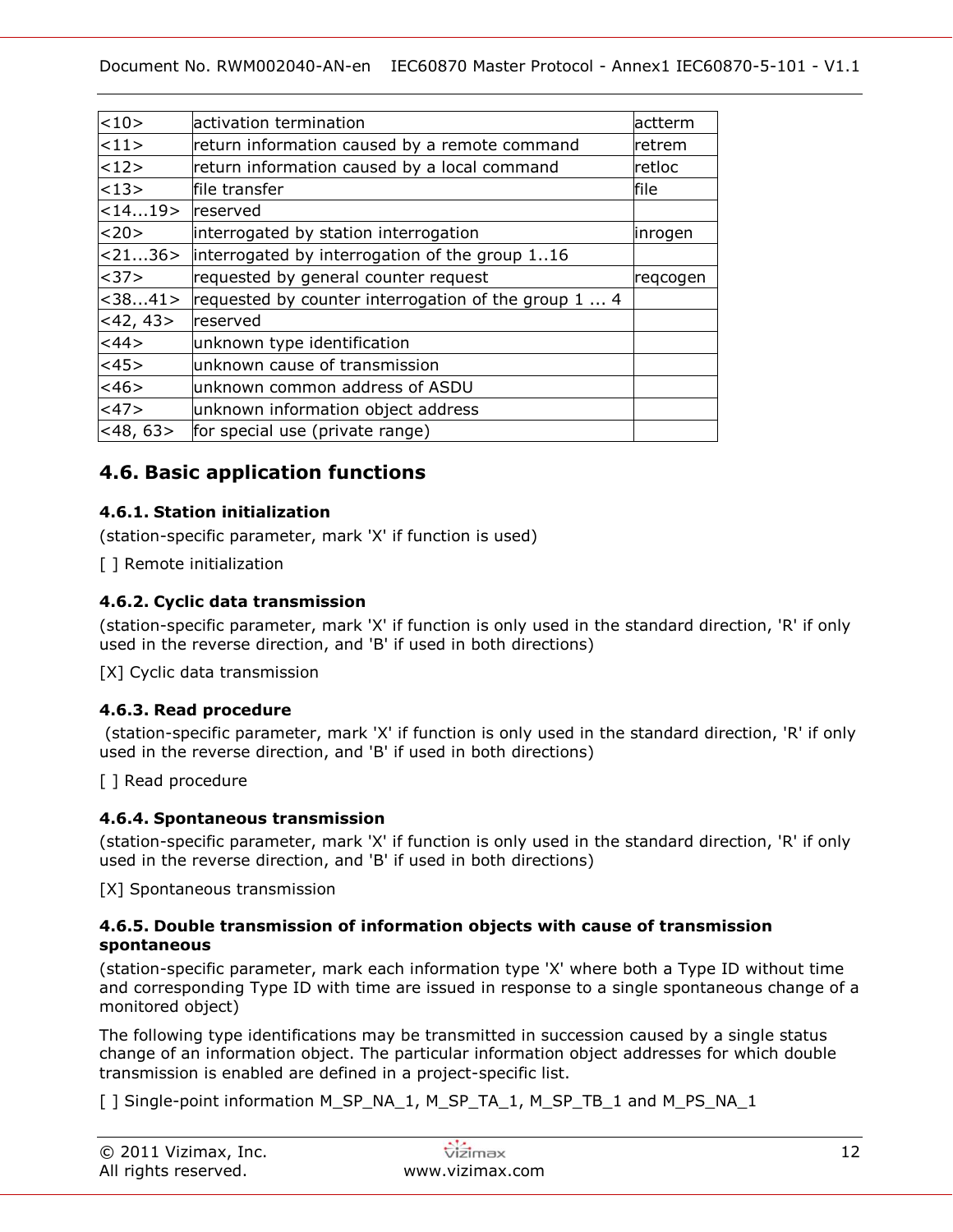[ ] Double-point information M\_DP\_NA\_1, M\_DP\_TA\_1 and M\_DP\_TB\_1

[ ] Step position information M\_ST\_NA\_1, M\_ST\_TA\_1 and M\_ST\_TB\_1

[ ] Bitstring of 32 bit M\_BO\_NA\_1, M\_BO\_TA\_1 and M\_BO\_TB\_1 (if defined for a specific project)

[ ] Measured value, normalized value M\_ME\_NA\_1, M\_ME\_TA\_1, M\_ME\_ND\_1 and M\_ME\_TD\_1

[ ] Measured value, scaled value M\_ME\_NB\_1, M\_ME\_TB\_1 and M\_ME\_TE\_1

[ ] Measured value, short floating point number M\_ME\_NC\_1, M\_ME\_TC\_1 and M\_ME\_TF\_1

### **4.6.6. Station interrogation**

(station-specific parameter, mark 'X' if function is only used in the standard direction, 'R' if only used in the reverse direction, and 'B' if used in both directions).

| $\vert$ [ X ] global    |                     |                                                     |
|-------------------------|---------------------|-----------------------------------------------------|
| $\left[\right]$ group 1 | $[$ ] group 7       | $[$ ] group 13                                      |
| $\left[\right]$ group 2 | $[$ ] group 8       | $[$ ] group 14                                      |
| $\left[\right]$ group 3 | $[$ ] group 9       | $[$ ] group 15                                      |
| $\left[\right]$ group 4 | $[$ ] group 10      | $\lceil$ ] group 16                                 |
| $\left[\right]$ group 5 | $[$ ] group 11      | Information object addresses assigned to each group |
| $\left[\right]$ group 6 | $\lceil$ ] group 12 | must be shown in a separate table.                  |

## **4.6.7. Clock synchronization**

(station-specific parameter, mark 'X' if function is only used in the standard direction, 'R' if only used in the reverse direction, and 'B' if used in both directions).

[X] Clock synchronization

#### **4.6.8. Command transmission**

(station-specific parameter, mark 'X' if function is only used in the standard direction, 'R' if only used in the reverse direction, and 'B' if used in both directions).

[X] Direct command transmission

[X] Direct set point command transmission

[X] Select and execute command

[X] Select and execute set point command

[ ] C\_SE ACTTERM used

[X] No additional definition

[ ] Short-pulse duration (duration determined by a system parameter in the outstation)

[ ] Long-pulse duration (duration determined by a system parameter in the outstation)

[ ] Persistent output

[ ] Supervision of maximum delay in command direction of commands and set point commands

[ ] Maximum allowable delay of commands and set point commands

### **4.6.9. Transmission of integrated totals**

(station-specific parameter, mark 'X' if function is only used in the standard direction, 'R' if only used in the reverse direction, and 'B' if used in both directions).

[] Mode A: Local freeze with spontaneous transmission

[ ] Mode B: Local freeze with counter interrogation

[ ] Mode C: Freeze and transmit by counter-interrogation commands

[ ] Mode D: Freeze by counter-interrogation command, frozen values reported spontaneously

[ ] Counter read

[ ] Counter freeze without reset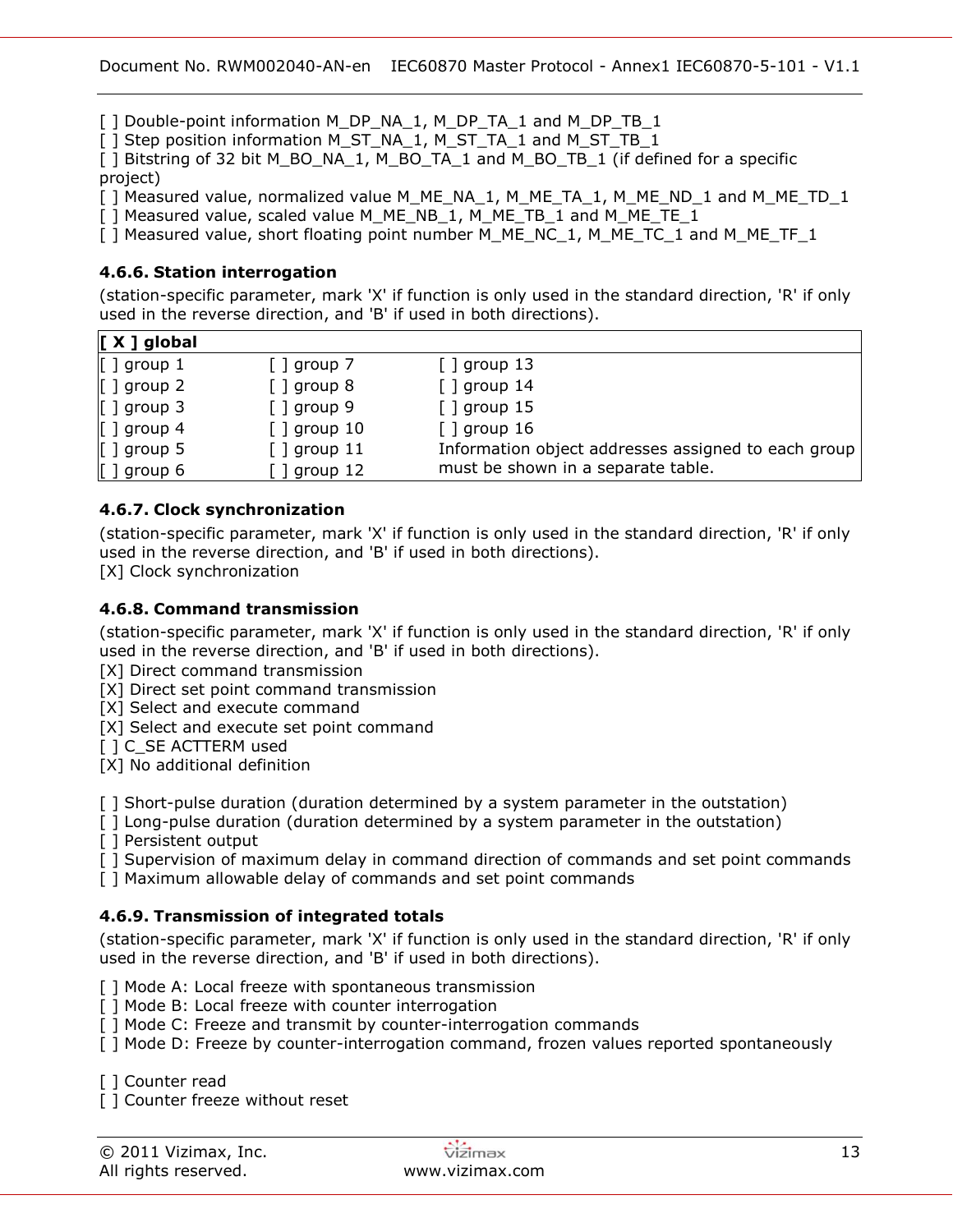[] Counter freeze with reset

[ ] Counter reset

[ ] General request counter

- [ ] Request counter group 1
- [ ] Request counter group 2
- [ ] Request counter group 3
- [ ] Request counter group 4

### **4.6.10. Parameter loading**

(station-specific parameter, mark 'X' if function is only used in the standard direction, 'R' if only used in the reverse direction, and 'B' if used in both directions).

- [ ] Threshold value
- [ ] Smoothing factor
- [] Low limit for transmission of measured values
- [] High limit for transmission of measured values

### **4.6.11. Parameter activation**

(station-specific parameter, mark 'X' if function is only used in the standard direction, 'R' if only used in the reverse direction, and 'B' if used in both directions).

[ ] Act/deact of persistent cyclic or periodic transmission of the addressed object

### **4.6.12. Test procedure**

(station-specific parameter, mark 'X' if function is only used in the standard direction, 'R' if only used in the reverse direction, and 'B' if used in both directions).

[ ] Test procedure

### **4.6.13. File transfer**

(station-specific parameter, mark 'X' if function is used).

File transfer in monitor direction

- [ ] Transparent file
- [ ] Transmission of disturbance data of protection equipment
- [ ] Transmission of sequences of events
- [] Transmission of sequences of recorded analogue values

File transfer in control direction

[ ] Transparent file

### **4.6.14. Background scan**

(station-specific parameter, mark 'X' if function is only used in the standard direction, 'R' if only used in the reverse direction, and 'B' if used in both directions).

[ ] Background scan

### **4.6.15. Acquisition of transmission delay**

(station-specific parameter, mark 'X' if function is only used in the standard direction, 'R' if only used in the reverse direction, and 'B' if used in both directions).

[] Acquisition of transmission delay